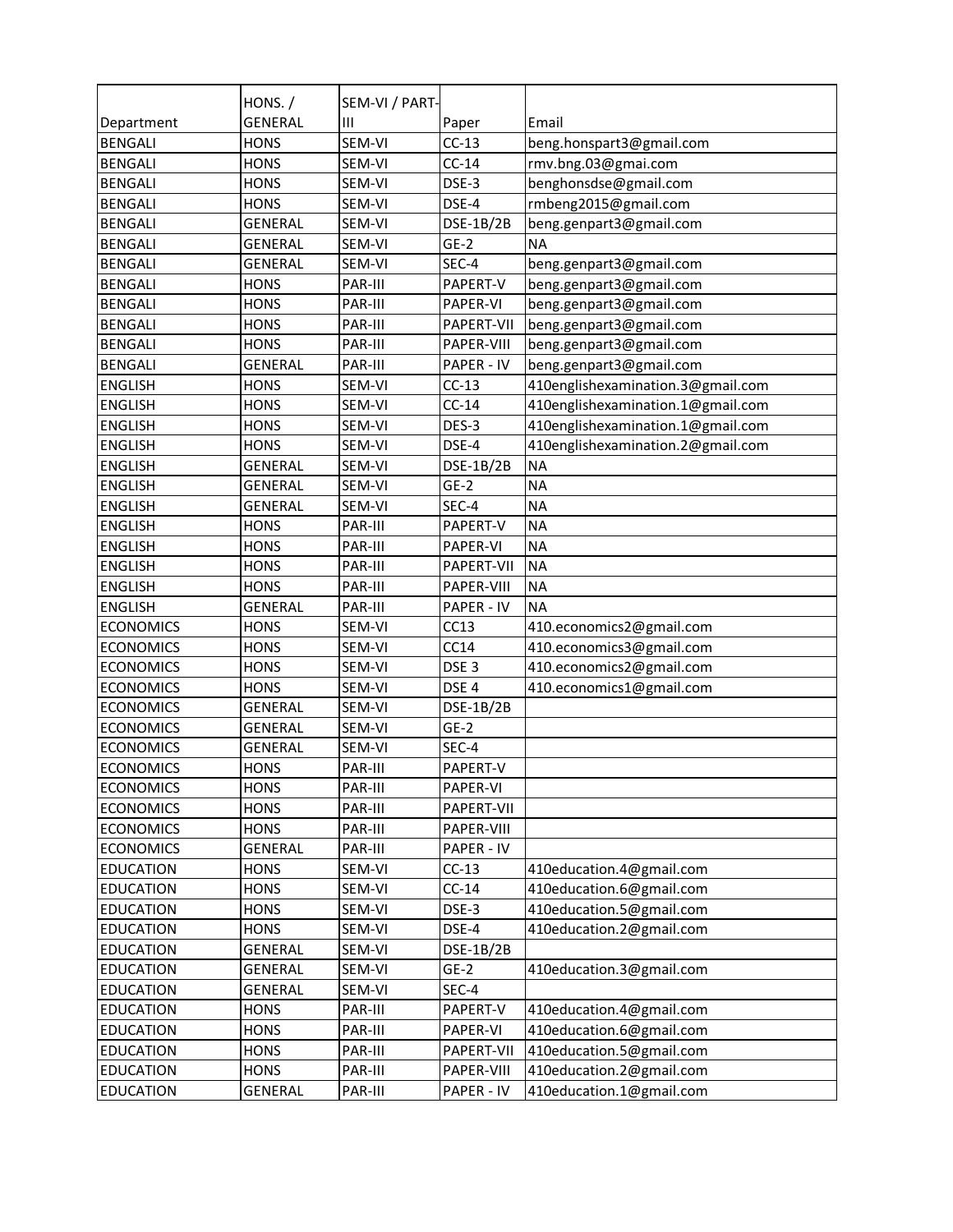| <b>GEOGRAPHY</b>  | <b>HONS</b>    | SEM-VI         | $CC-13$           | 410.geography1@gmail.com          |
|-------------------|----------------|----------------|-------------------|-----------------------------------|
| <b>GEOGRAPHY</b>  | <b>HONS</b>    | SEM-VI         | $CC-14$           | 410.geography1@gmail.com          |
| <b>GEOGRAPHY</b>  | <b>HONS</b>    | SEM-VI         | DSE-3             | 410.geography2@gmail.com          |
| <b>GEOGRAPHY</b>  | <b>HONS</b>    | SEM-VI         | DSE-4             | 410.geography2@gmail.com          |
| <b>GEOGRAPHY</b>  | <b>GENERAL</b> | SEM-VI         | <b>DSE-1B/2B</b>  | <b>NA</b>                         |
| <b>GEOGRAPHY</b>  | <b>GENERAL</b> | SEM-VI         | $GE-2$            | <b>NA</b>                         |
| <b>GEOGRAPHY</b>  | <b>GENERAL</b> | SEM-VI         | SEC-4             | <b>NA</b>                         |
| <b>GEOGRAPHY</b>  | <b>HONS</b>    | PAR-III        | PAPERT-V          | <b>NA</b>                         |
| <b>GEOGRAPHY</b>  | <b>HONS</b>    | PAR-III        | PAPER-VI          | <b>NA</b>                         |
| <b>GEOGRAPHY</b>  | <b>HONS</b>    | PAR-III        | PAPERT-VII        | <b>NA</b>                         |
| <b>GEOGRAPHY</b>  | <b>HONS</b>    | PAR-III        | PAPER-VIII        | <b>NA</b>                         |
| <b>GEOGRAPHY</b>  | <b>GENERAL</b> | PAR-III        | PAPER - IV        | <b>NA</b>                         |
| <b>HISTORY</b>    | <b>HONS</b>    | SEM-VI         | $CC-13$           | 410history.1@gmail.com            |
| <b>HISTORY</b>    | <b>HONS</b>    | SEM-VI         | $CC-14$           | 410history.5@gmail.com            |
| <b>HISTORY</b>    | <b>HONS</b>    | SEM-VI         | DES-3             | 410history.2@gmail.com            |
| <b>HISTORY</b>    | <b>HONS</b>    | SEM-VI         | DSE-4             | 410history.4@gmail.com            |
| <b>HISTORY</b>    | GENERAL        | SEM-VI         | <b>DSE-1B/2B</b>  | 410history.3@gmail.com            |
| <b>HISTORY</b>    | <b>GENERAL</b> | SEM-VI         | $GE-2$            | N/A                               |
| <b>HISTORY</b>    | <b>GENERAL</b> | SEM-VI         | SEC-4             | 410history.5@gmail.com            |
| <b>HISTORY</b>    | <b>HONS</b>    | PAR-III        | PAPER-V           | 410history.5@gmail.com            |
| <b>HISTORY</b>    | <b>HONS</b>    | PAR-III        | PAPER-VI          | 410history.5@gmail.com            |
| <b>HISTORY</b>    | <b>HONS</b>    | PAR-III        | PAPER-VII         | 410history.5@gmail.com            |
| <b>HISTORY</b>    | <b>HONS</b>    | PAR-III        | PAPER-VIII        | 410history.5@gmail.com            |
| <b>HISTORY</b>    | <b>GENERAL</b> | PAR-III        | PAPER - IV        | 410history.4@gmail.com            |
| <b>PHILOSOPHY</b> | <b>HONS</b>    | <b>SEM-VI</b>  | $CC-13$           | 410phio.exam03@gmail.com          |
| <b>PHILOSOPHY</b> | <b>HONS</b>    | <b>SEM-VI</b>  | $CC-14$           | 410philo.exam01@gmail.com         |
| <b>PHILOSOPHY</b> | <b>HONS</b>    | <b>SEM-VI</b>  | DSE-3             | 410philo.02@gmail.com             |
| <b>PHILOSOPHY</b> | <b>HONS</b>    | <b>SEM-VI</b>  | DSE-4             | 410philo.exam04@gmail.com         |
| PHILOSOPHY        | <b>GENERAL</b> | <b>SEM-VI</b>  | <b>DSE-1B/2B</b>  | int.philo2021@gmail.com           |
| PHILOSOPHY        | <b>GENERAL</b> | <b>SEM-VI</b>  | $GE-2$            |                                   |
| PHILOSOPHY        | <b>GENERAL</b> | <b>SEM-VI</b>  | SEC-4             | int.philo2021@gmail.com           |
| <b>PHILOSOPHY</b> | <b>HONS</b>    | <b>PAR-III</b> | <b>PAPERT-V</b>   | 410philo.exam06@gmail.com         |
| <b>PHILOSOPHY</b> | <b>HONS</b>    | <b>PAR-III</b> | <b>PAPER-VI</b>   | 410philo.exam04@gmail.com         |
| PHILOSOPHY        | <b>HONS</b>    | <b>PAR-III</b> | <b>PAPERT-VII</b> | 410philo.exam01@gmail.com         |
| <b>PHILOSOPHY</b> | <b>HONS</b>    | PAR-III        | <b>PAPER-VIII</b> | 410philo.02@gmail.com             |
| <b>PHILOSOPHY</b> | <b>GENERAL</b> | <b>PAR-III</b> | <b>PAPER - IV</b> | 410philo.exam04@gmail.com         |
| POLITICAL SCIENCE | <b>HONS</b>    | SEM-VI         | $CC-13$           | politicalscience410@gmail.com     |
| POLITICAL SCIENCE | <b>HONS</b>    | SEM-VI         | $CC-14$           | politicalscience410bu@gmail.com   |
| POLITICAL SCIENCE | <b>HONS</b>    | SEM-VI         | DES-3             | 410politicalsc01buexam@gmail.com  |
| POLITICAL SCIENCE | <b>HONS</b>    | SEM-VI         | DSE-4             | 410politicalsc01buexam@gmail.com  |
| POLITICAL SCIENCE | <b>GENERAL</b> | SEM-VI         | DSE-1B/2B         |                                   |
| POLITICAL SCIENCE | <b>GENERAL</b> | SEM-VI         | $GE-2$            | polsc410buexam21@gmail.com        |
| POLITICAL SCIENCE | <b>GENERAL</b> | SEM-VI         | SEC-4             |                                   |
| POLITICAL SCIENCE | <b>HONS</b>    | PAR-III        | PAPERT-V          | 410politicalsc01buexam@gmail.com  |
| POLITICAL SCIENCE | <b>HONS</b>    | PAR-III        | PAPER-VI          | 410politicalscience2020@gmail.com |
| POLITICAL SCIENCE | <b>HONS</b>    | PAR-III        | PAPERT-VII        | politicalscience410bu@gmail.com   |
| POLITICAL SCIENCE | <b>HONS</b>    | PAR-III        | PAPER-VIII        | politicalscience410@gmail.com     |
| POLITICAL SCIENCE | GENERAL        | PAR-III        | PAPER - IV        | 410politicalsc01buexam@gmail.com  |
| SNASKRI           | <b>HONS</b>    | SEM-VI         | $CC-13$           | 410sanskritcc13@gmail.com         |
| SNASKRI           | <b>HONS</b>    | SEM-VI         | $CC-14$           | 410sanskrit6.cc14@gmail.com       |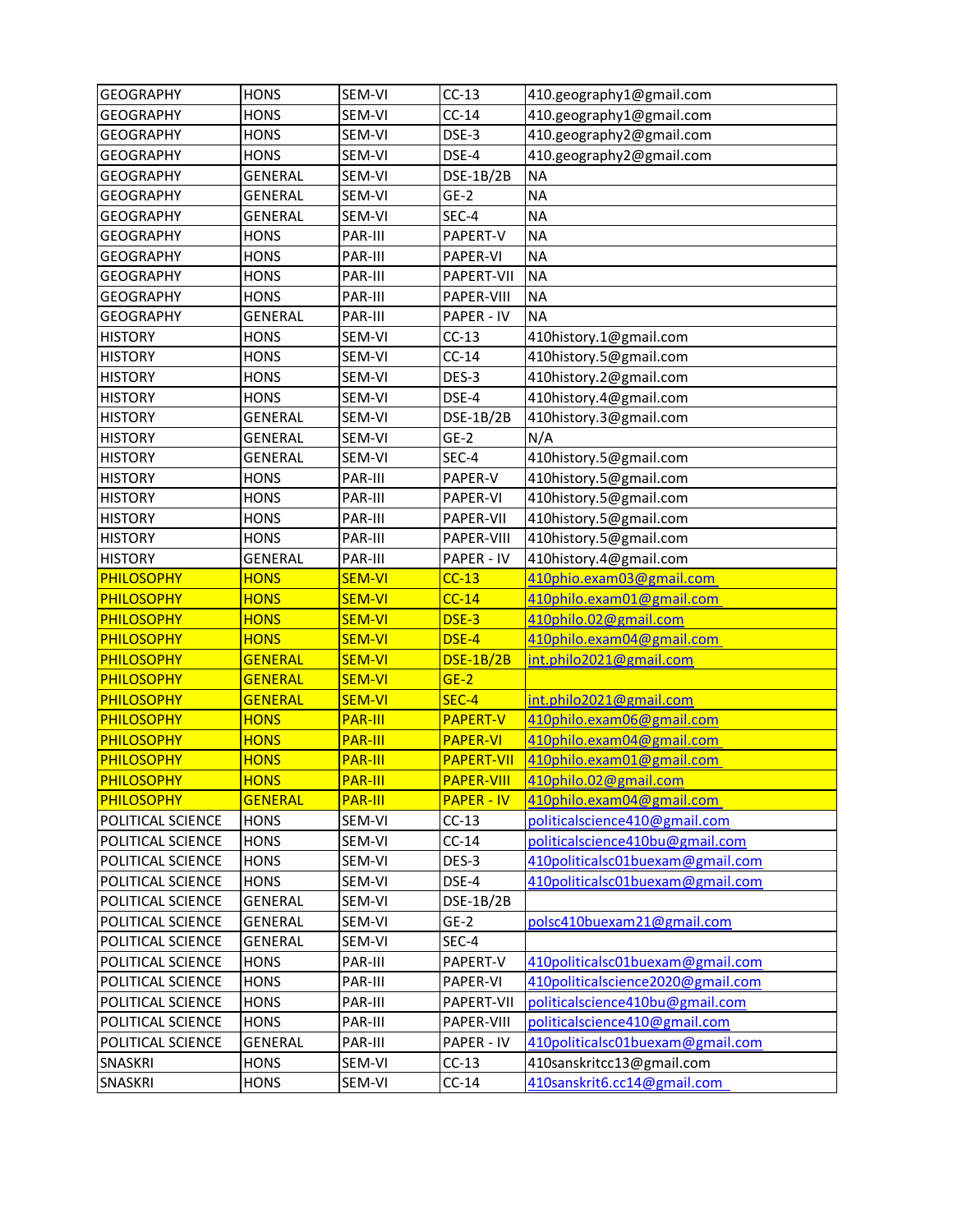| <b>SNASKRI</b>      | <b>HONS</b>    | SEM-VI  | DSE-3      | 410sanskrit.dse3@gmail.com      |
|---------------------|----------------|---------|------------|---------------------------------|
| <b>SNASKRI</b>      | <b>HONS</b>    | SEM-VI  | DSE-4      | 410sanskrit.dse4@gmail.com      |
| SNASKRI             | <b>GENERAL</b> | SEM-VI  | DSE-1B/2B  | 410sanskrit.dse2b.gen@gmail.com |
| SNASKRI             | GENERAL        | SEM-VI  | $GE-2$     | <b>NA</b>                       |
| SNASKRI             | <b>GENERAL</b> | SEM-VI  | SEC-4      | <b>NA</b>                       |
| SNASKRI             | <b>HONS</b>    | PAR-III | PAPERT-V   | 410sanskrit.v@gmail.com         |
| SNASKRI             | <b>HONS</b>    | PAR-III | PAPER-VI   | 410sanskrit.vi@gmail.com        |
| <b>SNASKRI</b>      | <b>HONS</b>    | PAR-III | PAPERT-VII | 410sanskrit.vii@gmail.com       |
| <b>SNASKRI</b>      | <b>HONS</b>    | PAR-III | PAPER-VIII | 410sanskrit.viii@gmail.com      |
| <b>SNASKRI</b>      | <b>GENERAL</b> | PAR-III | PAPER - IV | 410sanskritgen.IV@gmail.com     |
| PHY. EDUCATION      | <b>GENERAL</b> | SEM-VI  | DSE-1B/2B  | 410pedg.dse2@gmail.com          |
| PHY. EDUCATION      | GENERAL        | SEM-VI  | $GE-2$     |                                 |
| PHY. EDUCATION      | <b>GENERAL</b> | SEM-VI  | SEC-4      |                                 |
| PHY. EDUCATION      | <b>GENERAL</b> | PAR-III | PAPER - IV |                                 |
| <b>DFS. STUDIES</b> | <b>GENERAL</b> | SEM-VI  | DSE-1B/2B  | 410defence.dse1b@gmail.com      |
| DFS. STUDIES        | <b>GENERAL</b> | SEM-VI  | $GE-2$     |                                 |
| DFS. STUDIES        | GENERAL        | SEM-VI  | SEC-4      | 410defence.sec4@gmail.com       |
| DFS. STUDIES        | GENERAL        | PAR-III | PAPER - IV |                                 |
| <b>B.COM</b>        | <b>HONS</b>    | SEM-VI  | $CC-13$    | 410commerce.sem6@gmail.com      |
| <b>B.COM</b>        | <b>HONS</b>    | SEM-VI  | $CC-14$    | 410commerce.sem6@gmail.com      |
| <b>B.COM</b>        | <b>HONS</b>    | SEM-VI  | DSE-3      | 410commerce.sem6@gmail.com      |
| <b>B.COM</b>        | <b>HONS</b>    | SEM-VI  | DSE-4      | Project Work already submitted  |
| <b>B.COM</b>        | GENERAL        | SEM-VI  | DSE-3      | 410commerce.sem6@gmail.com      |
| <b>B.COM</b>        | <b>GENERAL</b> | SEM-VI  | DSE-4      | 410commerce.sem6@gmail.com      |
| <b>B.COM</b>        | GENERAL        | SEM-VI  | $GE-2$     | 410commerce.sem6@gmail.com      |
| <b>B.COM</b>        | <b>GENERAL</b> | SEM-VI  | SEC-4      | 410commerce.sem6@gmail.com      |
| <b>B.COM</b>        | <b>HONS</b>    | PAR-III | PAPER-VI   |                                 |
| <b>B.COM</b>        | <b>HONS</b>    | PAR-III | PAPERT-VII |                                 |
| <b>B.COM</b>        | <b>HONS</b>    | PAR-III | PAPER-VIII |                                 |
| <b>B.COM</b>        | <b>GENERAL</b> | PAR-III | PAPER - IV |                                 |
| <b>BOTANY</b>       | <b>HONS</b>    | SEM-VI  | $CC-13$    | 410botanyexam3@gmail.com        |
| <b>BOTANY</b>       | <b>HONS</b>    | SEM-VI  | $CC-14$    | 410botanyexam2@gmail.com        |
| <b>BOTANY</b>       | <b>HONS</b>    | SEM-VI  | DES-3      | 410botanyexam4@gmail.com        |
| <b>BOTANY</b>       | <b>HONS</b>    | SEM-VI  | DSE-4      | 410botanyexam1@gmail.com        |
| <b>BOTANY</b>       | GENERAL        | SEM-VI  | DSE-1B/2B  | 410botanyexam5@gmail.com        |
| <b>BOTANY</b>       | GENERAL        | SEM-VI  | $GE-2$     |                                 |
| <b>BOTANY</b>       | GENERAL        | SEM-VI  | SEC-4      |                                 |
| <b>BOTANY</b>       | <b>HONS</b>    | PAR-III | PAPERT-V   |                                 |
| <b>BOTANY</b>       | <b>HONS</b>    | PAR-III | PAPER-VI   |                                 |
| <b>BOTANY</b>       | <b>HONS</b>    | PAR-III | PAPERT-VII | 410botanyexam3@gmail.com        |
| <b>BOTANY</b>       | <b>HONS</b>    | PAR-III | PAPER-VIII | 410botanyexam1@gmail.com        |
| <b>BOTANY</b>       | <b>HONS</b>    | PAR-III | PAPER - IX | 410botanyexam2@gmail.com        |
| <b>CHEMISTRY</b>    | <b>HONS</b>    | SEM-VI  | $CC-13$    | 410chemistry.cc13@gmail.com     |
| <b>CHEMISTRY</b>    | <b>HONS</b>    | SEM-VI  | $CC-14$    | 410chemistry.cc14@gmail.com     |
| <b>CHEMISTRY</b>    | <b>HONS</b>    | SEM-VI  | DSE-3      | 410chemistry.dse3@gmail.com     |
| <b>CHEMISTRY</b>    | <b>HONS</b>    | SEM-VI  | DSE-4      | 410chemistry.dse.4@gmail.com    |
| <b>CHEMISTRY</b>    | GENERAL        | SEM-VI  | DSE-1B/2B  | 410chemistry.ge6@gmail.com      |
| <b>CHEMISTRY</b>    | <b>GENERAL</b> | SEM-VI  | $GE-2$     |                                 |
| <b>CHEMISTRY</b>    | GENERAL        | SEM-VI  | SEC-4      |                                 |
| <b>CHEMISTRY</b>    | <b>HONS</b>    | PAR-III | PAPERT-V   |                                 |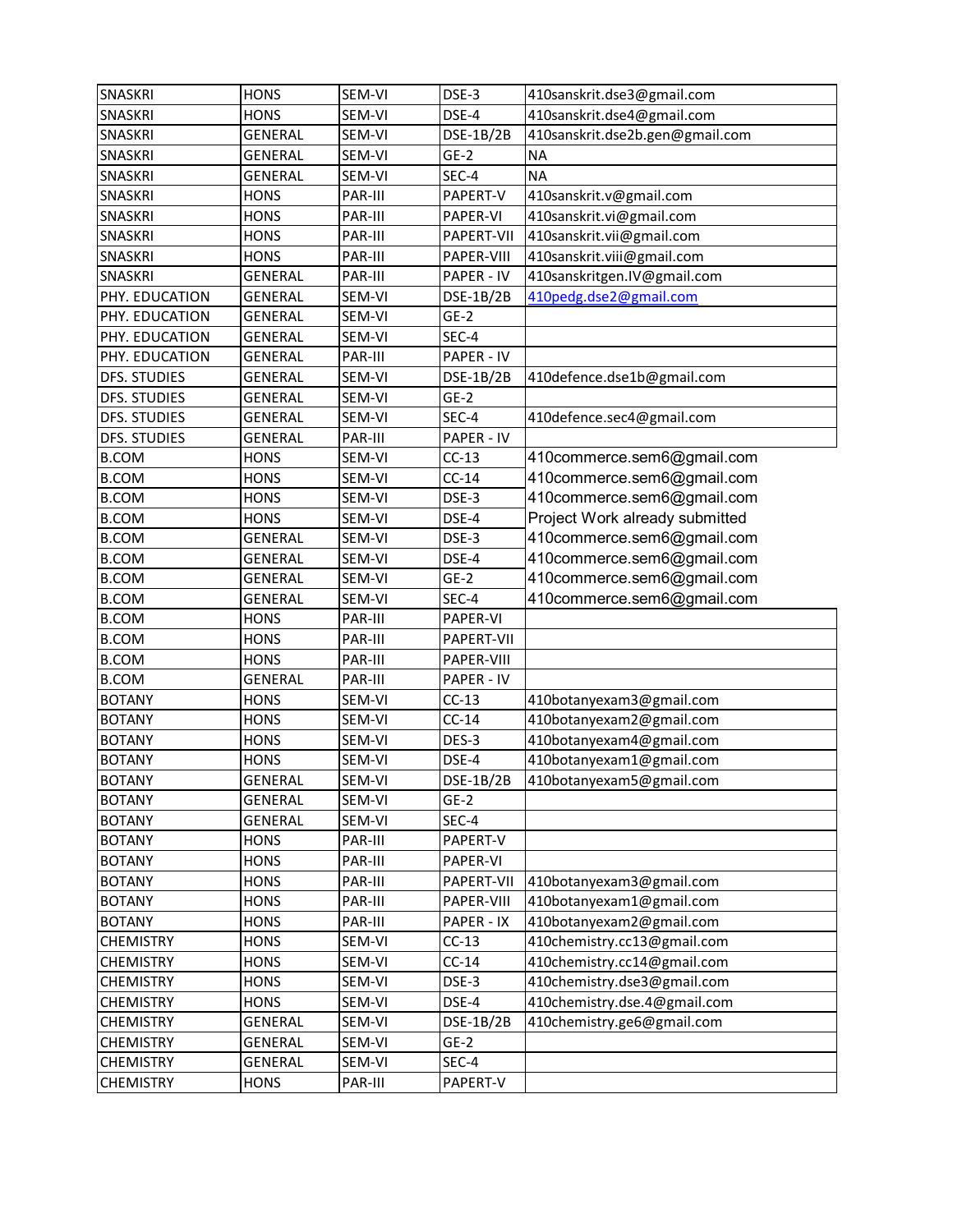| <b>CHEMISTRY</b>    | <b>HONS</b>    | PAR-III | PAPER-VI   |                                           |
|---------------------|----------------|---------|------------|-------------------------------------------|
| <b>CHEMISTRY</b>    | <b>HONS</b>    | PAR-III | PAPERT-VII |                                           |
| <b>CHEMISTRY</b>    | <b>HONS</b>    | PAR-III | PAPER-VIII |                                           |
| <b>CHEMISTRY</b>    | <b>GENERAL</b> | PAR-III | PAPER - IV |                                           |
| <b>MATHEMATICS</b>  | <b>HONS</b>    | SEM-VI  | $CC-13$    | 410math.cc13@gmail.com                    |
| <b>MATHEMATICS</b>  | <b>HONS</b>    | SEM-VI  | $CC-14$    | 410math.cc14@gmail.com                    |
| <b>MATHEMATICS</b>  | <b>HONS</b>    | SEM-VI  | DES-3      | 410math.dse3.3@gmail.com                  |
| <b>MATHEMATICS</b>  | <b>HONS</b>    | SEM-VI  | DSE-4      | 410math.pw01@gmail.com                    |
| <b>MATHEMATICS</b>  | <b>GENERAL</b> | SEM-VI  | DSE-1B/2B  | N.A                                       |
| <b>MATHEMATICS</b>  | <b>GENERAL</b> | SEM-VI  | $GE-2$     | N.A                                       |
| <b>MATHEMATICS</b>  | <b>GENERAL</b> | SEM-VI  | SEC-4      | N.A                                       |
| <b>MATHEMATICS</b>  | <b>HONS</b>    | PAR-III | PAPERT-V   | N.A                                       |
| <b>MATHEMATICS</b>  | <b>HONS</b>    | PAR-III | PAPER-VI   | N.A                                       |
| <b>MATHEMATICS</b>  | <b>HONS</b>    | PAR-III | PAPERT-VII | N.A                                       |
| <b>MATHEMATICS</b>  | <b>HONS</b>    | PAR-III | PAPER-VIII | N.A                                       |
| <b>MATHEMATICS</b>  | <b>GENERAL</b> | PAR-III | PAPER - IV | N.A                                       |
| <b>MICROBIOLOGY</b> | <b>HONS</b>    | SEM-VI  | $CC-13$    | 410microbiology.a@gmail.com               |
| <b>MICROBIOLOGY</b> | <b>HONS</b>    | SEM-VI  | $CC-14$    | 410microbiology.a@gmail.com               |
| <b>MICROBIOLOGY</b> | <b>HONS</b>    | SEM-VI  | DSE-3      | Term Paper & Its Power Point Presentation |
| <b>MICROBIOLOGY</b> | <b>HONS</b>    | SEM-VI  | DSE-4      | 410microbiology.dse4@gmail.com            |
| <b>MICROBIOLOGY</b> | <b>GENERAL</b> | SEM-VI  | DSE-1B/2B  |                                           |
| <b>MICROBIOLOGY</b> | <b>GENERAL</b> | SEM-VI  | $GE-2$     |                                           |
| <b>MICROBIOLOGY</b> | <b>GENERAL</b> | SEM-VI  | SEC-4      |                                           |
| <b>MICROBIOLOGY</b> | <b>HONS</b>    | PAR-III | PAPERT-VII | 410microbiology.a@gmail.com               |
| <b>MICROBIOLOGY</b> | <b>HONS</b>    | PAR-III | PAPER-VIII | 410microbiology.a@gmail.com               |
| <b>MICROBIOLOGY</b> | <b>HONS</b>    | PAR-III | PAPERT-IX  | Practical                                 |
| <b>MICROBIOLOGY</b> | <b>HONS</b>    | PAR-III | PAPER-X    | Practical                                 |
| <b>MICROBIOLOGY</b> | <b>GENERAL</b> | PAR-III | PAPER - IV |                                           |
| <b>PHYSICS</b>      | <b>HONS</b>    | SEM-VI  | $CC-13$    |                                           |
| <b>PHYSICS</b>      | <b>HONS</b>    | SEM-VI  | $CC-14$    |                                           |
| <b>PHYSICS</b>      | <b>HONS</b>    | SEM-VI  | DSE-3      |                                           |
| <b>PHYSICS</b>      | <b>HONS</b>    | SEM-VI  | DSE-4      |                                           |
| <b>PHYSICS</b>      | <b>GENERAL</b> | SEM-VI  | DSE-1B/2B  |                                           |
| <b>PHYSICS</b>      | GENERAL        | SEM-VI  | $GE-2$     |                                           |
| <b>PHYSICS</b>      | <b>GENERAL</b> | SEM-VI  | SEC-4      |                                           |
| <b>PHYSICS</b>      | <b>HONS</b>    | PAR-III | PAPERT-V   |                                           |
| <b>PHYSICS</b>      | <b>HONS</b>    | PAR-III | PAPER-VI   |                                           |
| <b>PHYSICS</b>      | <b>HONS</b>    | PAR-III | PAPERT-VII |                                           |
| <b>PHYSICS</b>      | <b>HONS</b>    | PAR-III | PAPER-VIII |                                           |
| <b>PHYSICS</b>      | <b>GENERAL</b> | PAR-III | PAPER - IV |                                           |
| <b>ZOOLOGY</b>      | <b>HONS</b>    | SEM-VI  | $CC-13$    | 410zoology.cc13.h@gmail.com               |
| <b>ZOOLOGY</b>      | <b>HONS</b>    | SEM-VI  | $CC-14$    | 410zoology.cc14.h@gmail.com               |
| ZOOLOGY             | <b>HONS</b>    | SEM-VI  | DES-5      | 410zoology.dse5.h@gmail.com               |
| <b>ZOOLOGY</b>      | <b>HONS</b>    | SEM-VI  | DSE-7      | 410zoology.dse7.h@gmail.com               |
| <b>ZOOLOGY</b>      | GENERAL        | SEM-VI  | DSE-1B/2B  | 410zoology.dse2.g@gmail.com               |
| ZOOLOGY             | GENERAL        | SEM-VI  | $GE-2$     |                                           |
| <b>ZOOLOGY</b>      | GENERAL        | SEM-VI  | SEC-4      | 410zoology.sec4.g@gmail.com               |
| <b>ZOOLOGY</b>      | <b>HONS</b>    | PAR-III | PAPERT-V   |                                           |
| ZOOLOGY             | <b>HONS</b>    | PAR-III | PAPER-VI   |                                           |
| ZOOLOGY             | <b>HONS</b>    | PAR-III | PAPERT-VII | 410zoology.partiii.paperix.h@gmail.com    |